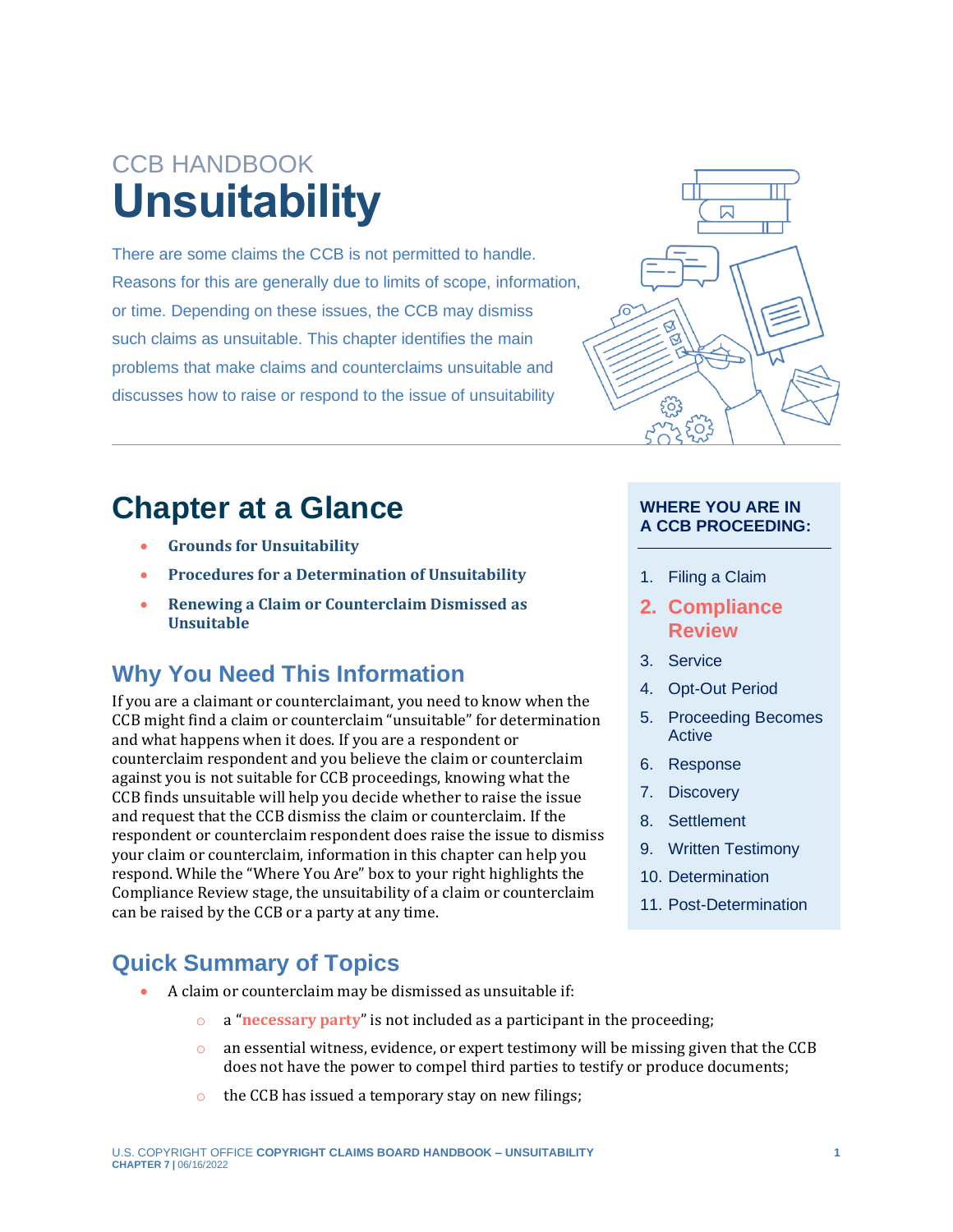- $\circ$  it would require the determination of an issue of law or fact that exceeds the CCB's competence to determine; or
- $\circ$  the CCB concludes for some other reason that the claim is not suitable for determination by the CCB.
- A respondent or counterclaim respondent who believes that the claim or counterclaim is unsuitable can request dismissal. The CCB may also determine that a claim or counterclaim is unsuitable without a participant's request.
- If the CCB determines that your claim or counterclaim is unsuitable, it will give you a preliminary ruling on unsuitability, and you can request that the CCB reconsider that decision.

Unsuitable claims and counterclaims cannot be heard by the CCB. The CCB decides the unsuitability issue on a case-by-case basis.

The **[Grounds for Unsuitability](#page-1-1)** section of this chapter discusses reasons why a claim or counterclaim may be found unsuitable for the CCB. The **[Procedures for a Determination of Unsuitability](#page-3-0)** section discusses the procedures for making and challenging a finding of unsuitability.

#### **HOW DID YOU GET HERE?**

You are considering filing a claim or counterclaim and want to avoid having it dismissed as unsuitable, or you are a respondent or counterclaim respondent and want to know how to raise the unsuitability issue. Or, the unsuitability issue has been raised, and you want to find out more about it. The CCB can decide at any time in a proceeding that a claim or counterclaim is unsuitable, starting at the time it is filed. When claims and counterclaims are filed, the CCB reviews them to see, among other things, if they are unsuitable. Participants can also file requests to dismiss a claim or counterclaim based on unsuitability. If the CCB determines that a claim or counterclaim is unsuitable, it issues an order stating that it intends to dismiss the claim or counterclaim **[without prejudice](#page-5-0)**.

#### <span id="page-1-3"></span>**WHAT HAPPENS NEXT?**

If the CCB determines that your claim or counterclaim is unsuitable and issues an order stating that it *intends* to dismiss, you have thirty days to file a request that the CCB reconsider its determination. If the proceeding is active, the respondent or counterclaim respondent then has thirty days to file a response, after which the CCB will make its final decision about whether to dismiss.

## <span id="page-1-1"></span><span id="page-1-0"></span>**Grounds for Unsuitability**

The CCB may decide that a claim or counterclaim is not appropriate for the CCB to consider. The law provides the following examples, although the CCB has the ability to decide a claim or counterclaim is unsuitable for the CCB for reasons outside this list as well:

- <span id="page-1-2"></span>• the failure to **[join](#page-5-0)** a necessary party;
- the lack of an essential witness, evidence, or expert testimony given that the CCB does not have the power to compel third parties to testify or produce documents; or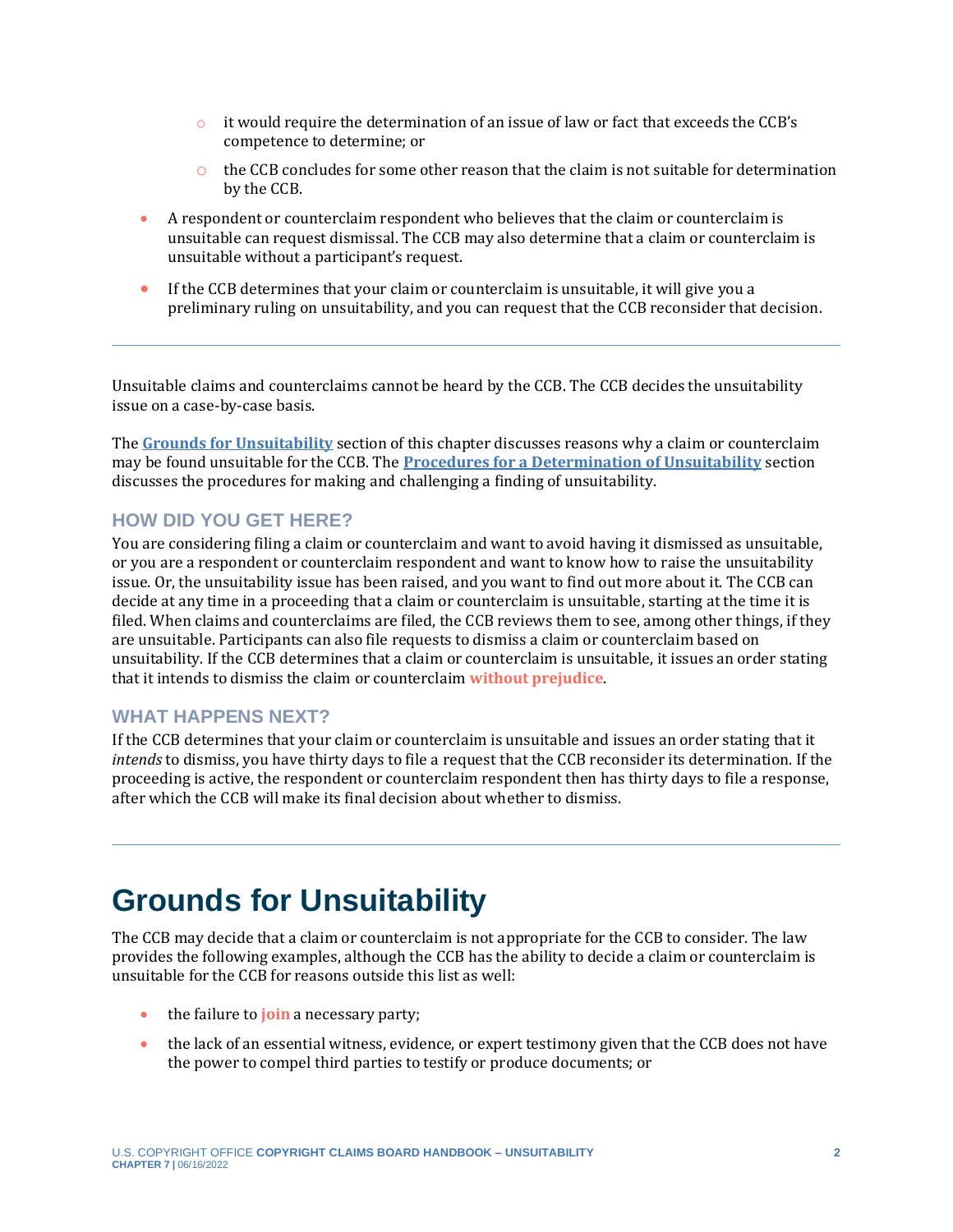• the determination of a relevant issue of law or fact that could exceed the number of proceedings the Copyright Claims Board could reasonably administer (in which case the CCB has likely placed a stop on receiving any new filings) or the subject matter competence of the Copyright Claims Board.

#### **Lack of a Necessary Party**

The CCB can't handle a claim when someone who absolutely needs to be named as a party is not included in the proceeding.

A person or entity may be considered so necessary to the proceeding that the case is unsuitable for the CCB without them as a party if:

• the relief the claimant or counterclaimant is seeking would have to come from some person or business *other* than the respondent or counterclaim respondent.

**Note: A claim is not unsuitable simply because there are other people or entities who may also have committed the violation alleged.**

- without the person or entity as a party, the CCB cannot issue a ruling that fully resolves the claim between the existing named parties.
- someone other than the respondent has such a strong interest in the subject of the proceeding that the CCB's determination could make it harder to protect that other person's or organization's interest.
- the claimant or the respondent has obligations to some other person or business that might duplicate or be inconsistent with a CCB determination.

### **Missing Evidence and Witnesses**

The CCB won't handle a claim when a key witness, evidence, or expert testimony is not available at the proceeding.

<span id="page-2-1"></span>Participants may seek to use **[fact witnesses](#page-5-0)**, documents, or **[expert witnesses](#page-5-0)** to try to prove their claims or defenses, but the CCB cannot compel them to testify or provide evidence. A claim is unsuitable if the CCB cannot fairly decide it without testimony from a witness or other evidence the CCB knows will not be available because the participants cannot get the witness or evidence from the third party voluntarily.

<span id="page-2-0"></span>*EXAMPLE***:** *Many of the key documents relevant to the proceedings are held by a third party, which has said that they are not willing to produce them voluntarily. The CCB is unable to compel a third party to provide documents. As such, the CCB may decide that the case is unsuitable.* 

*EXAMPLE: Aiden is responding to a copyright infringement claim and is using a defense that he had a license. Neither Aiden nor the claimant, Bronzini, has a copy of the license. The only person known to have a copy, Cal, is not answering emails. The CCB may decide that this evidence is essential to decide the case, and since it is unavailable, the CCB may find the case is unsuitable.*

Any case dismissed due to unsuitability will be dismissed without prejudice, meaning it could be brought again, including in federal court, where witnesses can be compelled to testify and provide documents. It might even be brought again before the CCB if, for example, a witness becomes available to testify.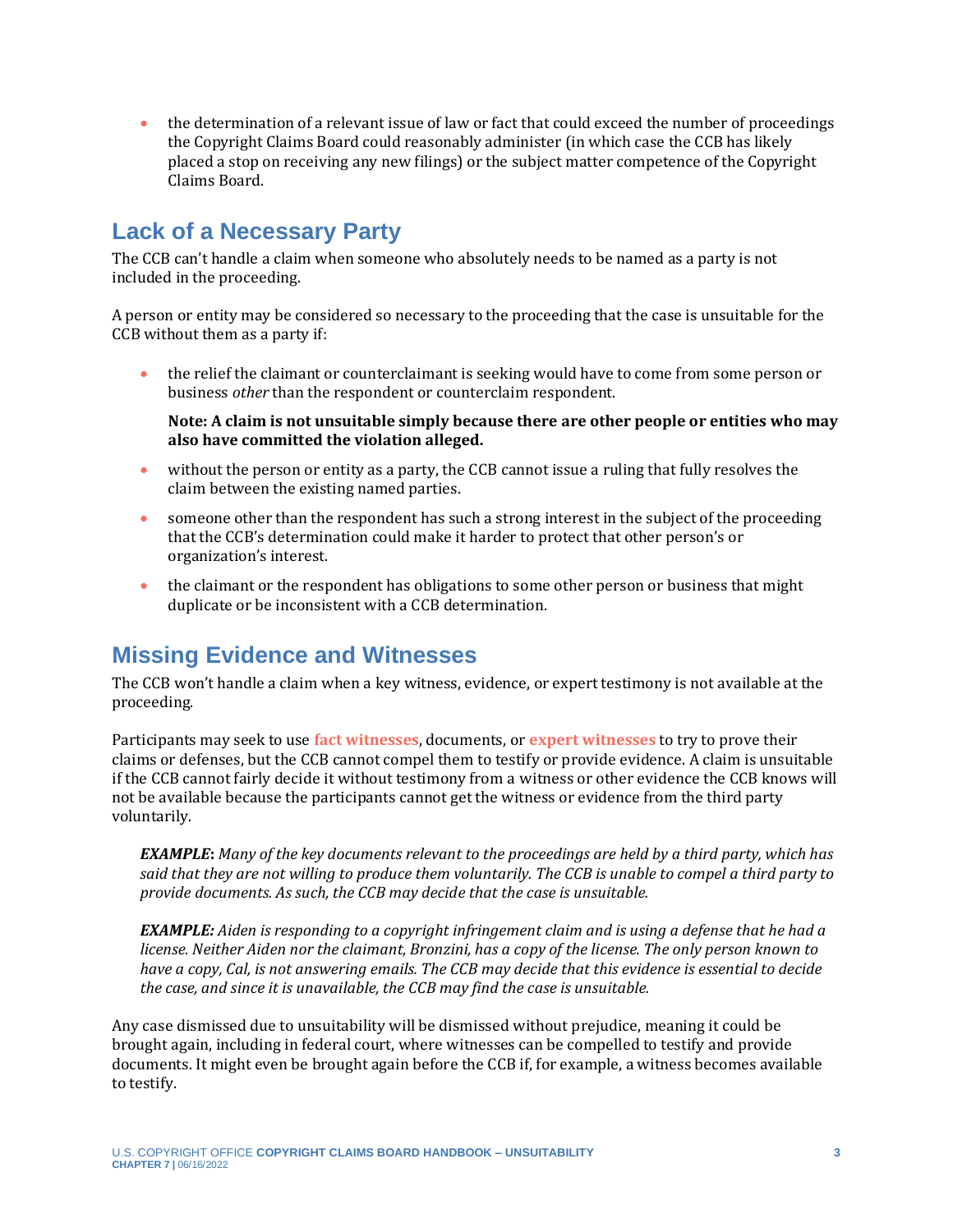### **Limitations on Number of Claims**

In the event that the overall number of pending proceedings overwhelms the CCB's capacity, the CCB may impose a temporary, six-month stay on the filing of claims. It is conceivable but unlikely that in such a case, the CCB might dismiss some pending proceedings.

## <span id="page-3-0"></span>**Procedures for a Determination of Unsuitability**

Either the CCB or a participant may raise the issue of unsuitability at any point. When the CCB believes that a claim is unsuitable, it will give the claimant the opportunity to explain why the claim should continue before it dismisses the claim.

### **CCB Independently Raises Unsuitability**

The CCB can decide that a claim or counterclaim is unsuitable at any time in a CCB proceeding, including

- during compliance review, or
- <span id="page-3-2"></span>• during the **[active phase](#page-5-0)** of the proceeding.

When a CCB staff attorney reviews your claim or counterclaim during compliance review, they can determine that it is unsuitable and recommend that it be dismissed. If the Copyright Claims Officers agree with the CCB staff attorney's recommendation, or if the Copyright Claims Officers independently determine that a claim or counterclaim is unsuitable at any point, the CCB will issue an order explaining that it intends to dismiss your claim or counterclaim without prejudice.

If you disagree with the order, you may request that the CCB reconsider its preliminary decision to dismiss the claim due to unsuitability. Information about a request to reconsider a finding of unsuitability is available in the **[Order to Dismiss and Request to Reconsider](#page-3-1)** section below in this chapter.

### **A Party Raises Unsuitability**

Parties can also raise the issue of unsuitability by requesting that the CCB dismiss a claim or counterclaim as unsuitable.

<span id="page-3-3"></span>If you believe a claim or counterclaim raised against you is unsuitable for the CCB to determine, you can file a request for the CCB to dismiss it. In your request, you should explain *in detail* why you believe the claim or counterclaim is unsuitable. You must submit your request through **[eCCB](#page-5-0)**. More information about eCCB is available in the **[eCCB](https://ccb.gov/handbook/eCCB.pdf)** chapter. Your request is limited to 10,000 characters, not including any attachments. Note that most reasons for finding a case unsuitable are uncommon, so you should think carefully about whether your case truly fits one of the reasons for a finding of unsuitability.

<span id="page-3-1"></span>If a party requests that your claim or counterclaim be dismissed as unsuitable, you can submit a response to that request within fourteen days, explaining why the claim or counterclaim is suitable and should be allowed to go forward. The response will also be submitted through eCCB and is limited to 10,000 characters.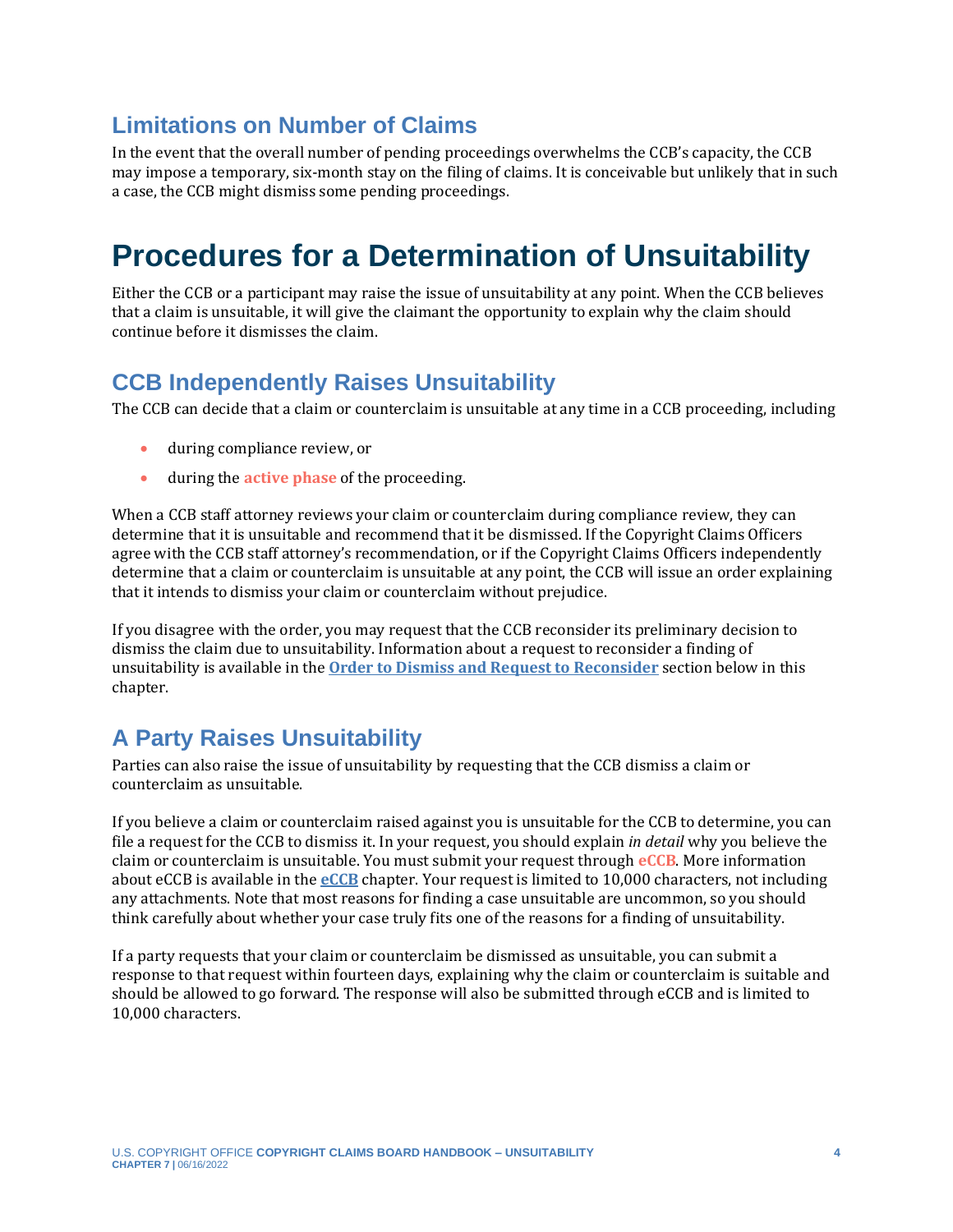### **Order to Dismiss and Request to Reconsider**

If the CCB decides to dismiss your claim or counterclaim because it is unsuitable, it will issue an order stating it intends to dismiss. Within thirty days of this order, you can submit a request asking the CCB to reconsider that preliminary decision. The other party can submit a response to your request for reconsideration within thirty days. This process is separate from the procedures for a request to reconsider a **[final determination](#page-5-0)** of the CCB.

A request to reconsider a finding of unsuitability, and a response to such a request, must

- <span id="page-4-1"></span>• be uploaded to eCCB (by clicking on the "File a document" button on the dashboard or from the docket page in **[eCCB](https://dockets.ccb.gov/)**);
- **be no more than seven pages long**;
- include a title (such as "Request to Reconsider Dismissing the Claim as Unsuitable" or "Response" to Request to Reconsider Dismissing the Claim as Unsuitable");
- have a caption at the top of the first page stating the names of the parties and the proceeding number, such as Jones v. Williams, 22-CCB-0123, and noting that it is for the Copyright Claims Board;
- be typed in twelve-point type or larger;
- be double-spaced, except for headings, footnotes, or block quotations, which can be singlespaced; and
- include a typed or handwritten signature of the party, or their representative, who submits it.

After the response, or after the thirty days for a response passes if no response is filed, the CCB will make a final decision on whether to dismiss for unsuitability, which will either dismiss the claim or counterclaim or let it continue.

## <span id="page-4-0"></span>**Renewing a Claim or Counterclaim Dismissed as Unsuitable**

If your CCB claim or counterclaim is dismissed because it is unsuitable, that may not mean your dispute is over. You can still bring it in federal court. You may also be able to bring it before the CCB again in certain circumstances.

Examples:

- You didn't include a necessary party. You must include that party if you file a new CCB claim with the same facts and circumstances.
- An essential witness or evidence was unavailable. In that case, you may be able to refile it before the CCB if that witness or evidence becomes available.